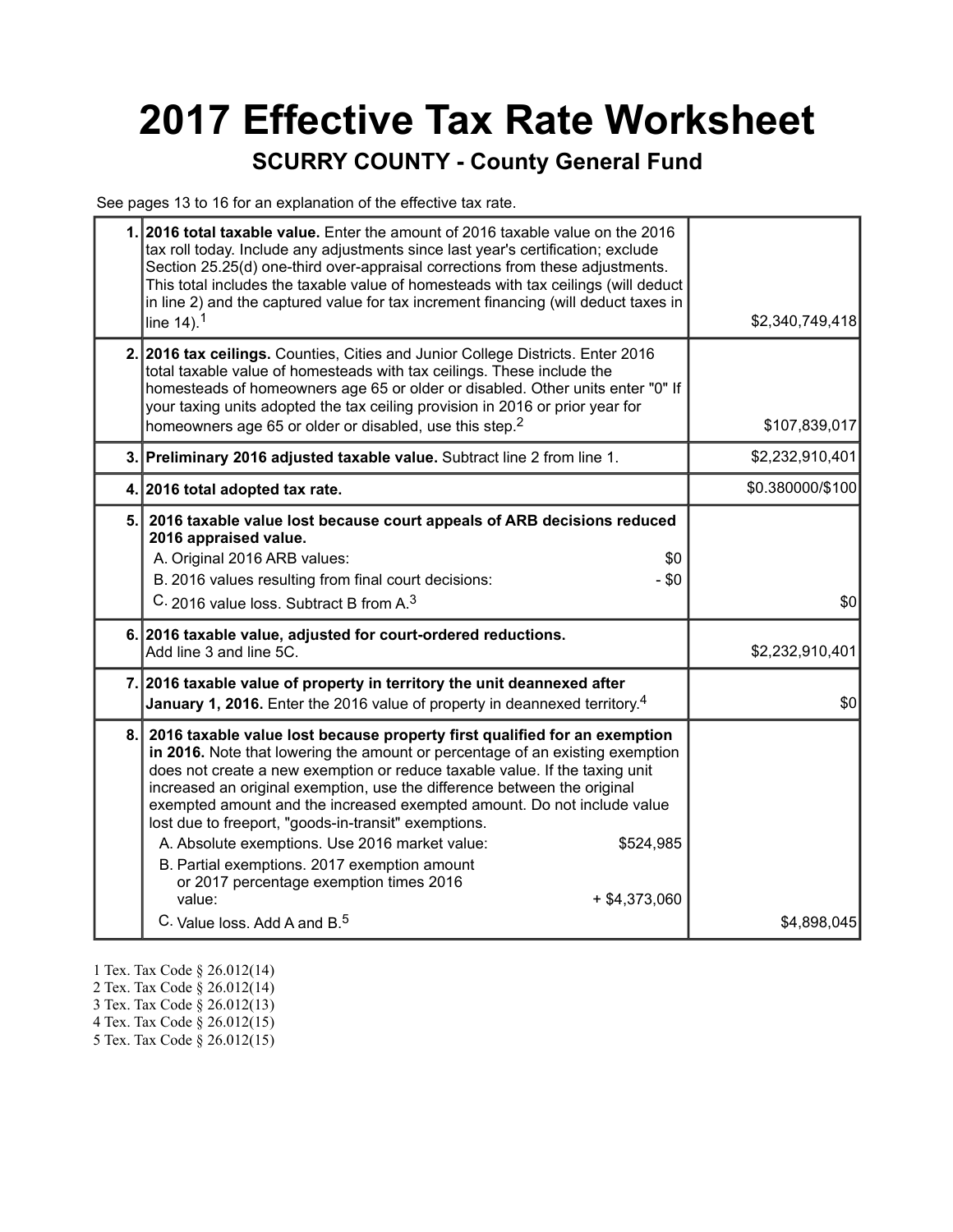#### **2017 Effective Tax Rate Worksheet (continued) SCURRY COUNTY - County General Fund**

| 9. | 2016 taxable value lost because property first qualified for agricultural<br>appraisal (1-d or 1-d-1), timber appraisal, recreational/scenic appraisal or<br>public access airport special appraisal in 2017. Use only those properties<br>that first qualified in 2017; do not use properties that qualified in 2016.<br>A. 2016 market value:<br>\$125,081<br>$-$ \$3,423<br>B. 2017 productivity or special appraised value:<br>C. Value loss, Subtract B from A. <sup>6</sup> | \$121,658       |
|----|-----------------------------------------------------------------------------------------------------------------------------------------------------------------------------------------------------------------------------------------------------------------------------------------------------------------------------------------------------------------------------------------------------------------------------------------------------------------------------------|-----------------|
|    | 10. Total adjustments for lost value. Add lines 7, 8C and 9C.                                                                                                                                                                                                                                                                                                                                                                                                                     | \$5,019,703     |
|    | 11. 2016 adjusted taxable value. Subtract line 10 from line 6.                                                                                                                                                                                                                                                                                                                                                                                                                    | \$2,227,890,698 |
|    | 12. Adjusted 2016 taxes. Multiply line 4 by line 11 and divide by \$100.                                                                                                                                                                                                                                                                                                                                                                                                          | \$8,465,984     |
|    | 13. Taxes refunded for years preceding tax year 2016. Enter the amount of<br>taxes refunded by the taxing unit for tax years preceding tax year 2016. Types<br>of refunds include court decisions, Tax Code § 25.25(b) and (c) corrections and<br>Tax Code § 31.11 payment errors. Do not include refunds for tax year 2016.<br>This line applies only to tax years preceding tax year 2016. <sup>7</sup>                                                                         | \$6,756         |
|    | 14. Taxes in tax increment financing (TIF) for tax year 2016. Enter the amount of<br>taxes paid into the tax increment fund for a reinvestment zone as agreed by the<br>taxing unit. If the unit has no 2017 captured appraised value in Line 16D, enter<br>$"0"$ <sup>8</sup>                                                                                                                                                                                                    | \$0             |
|    | 15. Adjusted 2016 taxes with refunds and TIF adjustment. Add lines 12 and 13,<br>subtract line 14.9                                                                                                                                                                                                                                                                                                                                                                               | \$8,472,740     |
|    | 16. Total 2017 taxable value on the 2017 certified appraisal roll today. This<br>value includes only certified values and includes the total taxable value of<br>homesteads with tax ceilings (will deduct in line 18). These homesteads<br>includes homeowners age 65 or older or disabled. <sup>10</sup><br>A. Certified values only:<br>\$2,375,748,045<br>B. Counties: Include railroad rolling stock<br>values certified by the Comptroller's office:<br>$+$ \$9,372,208     |                 |

6 Tex. Tax Code § 26.012(15) 7 Tex. Tax Code § 26.012(13) 8 Tex. Tax Code § 26.03(c) 9 Tex. Tax Code § 26.012(13) 10 Tex. Tax Code § 26.012(15)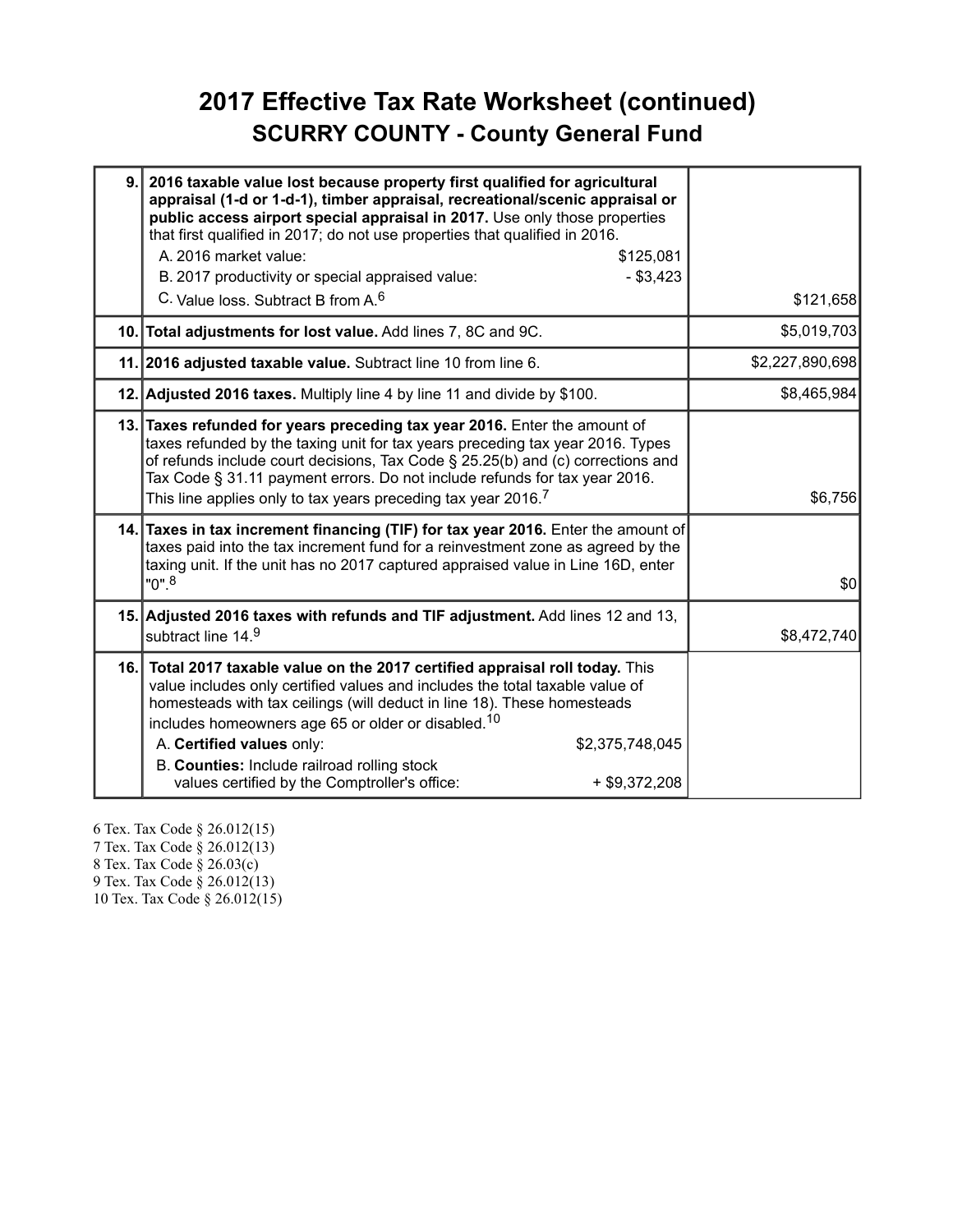#### **2017 Effective Tax Rate Worksheet (continued) SCURRY COUNTY - County General Fund**

| 16.<br>(cont.) | C. Pollution control exemption: Deduct the value<br>of property exempted for the current tax year for<br>the first time as pollution control property:<br>$-$ \$0<br>D. Tax increment financing: Deduct the 2017<br>captured appraised value of property taxable by a<br>taxing unit in a tax increment financing zone for<br>which the 2017 taxes will be deposited into the tax<br>increment fund. Do not include any new property<br>value that will be included in line 21 below. <sup>11</sup><br>$- $0$<br>E. Total 2017 value. Add A and B, then subtract C<br>and D.                                                                                                                                                                                                                                                                                                                                                                                                                                                                                                                                                                                                                                                                                                            | \$2,385,120,253 |
|----------------|-----------------------------------------------------------------------------------------------------------------------------------------------------------------------------------------------------------------------------------------------------------------------------------------------------------------------------------------------------------------------------------------------------------------------------------------------------------------------------------------------------------------------------------------------------------------------------------------------------------------------------------------------------------------------------------------------------------------------------------------------------------------------------------------------------------------------------------------------------------------------------------------------------------------------------------------------------------------------------------------------------------------------------------------------------------------------------------------------------------------------------------------------------------------------------------------------------------------------------------------------------------------------------------------|-----------------|
| 17.1           | Total value of properties under protest or not included on certified<br>appraisal roll. <sup>12</sup><br>A. 2017 taxable value of properties under<br>protest. The chief appraiser certifies a list of<br>properties still under ARB protest. The list shows<br>the appraisal district's value and the taxpayer's<br>claimed value, if any or an estimate of the value if<br>the taxpayer wins. For each of the properties<br>under protest, use the lowest of these values.<br>Enter the total value. <sup>13</sup><br>\$9,627,070<br>B. 2017 value of properties not under protest or<br>included on certified appraisal roll. The chief<br>appraiser gives taxing units a list of those taxable<br>properties that the chief appraiser knows about<br>but are not included at appraisal roll certification.<br>These properties also are not on the list of<br>properties that are still under protest. On this list<br>of properties, the chief appraiser includes the<br>market value, appraised value and exemptions<br>for the preceding year and a reasonable estimate<br>of the market value, appraised value and<br>exemptions for the current year. Use the lower<br>market, appraised or taxable value (as<br>appropriate). Enter the total value. <sup>14</sup><br>$+$ \$0 |                 |

11 Tex. Tax Code § 26.03(c)

12 Tex. Tax Code § 26.01(c)

13 Tex. Tax Code § 26.04 and 26.041

14 Tex. Tax Code § 26.04 and 26.041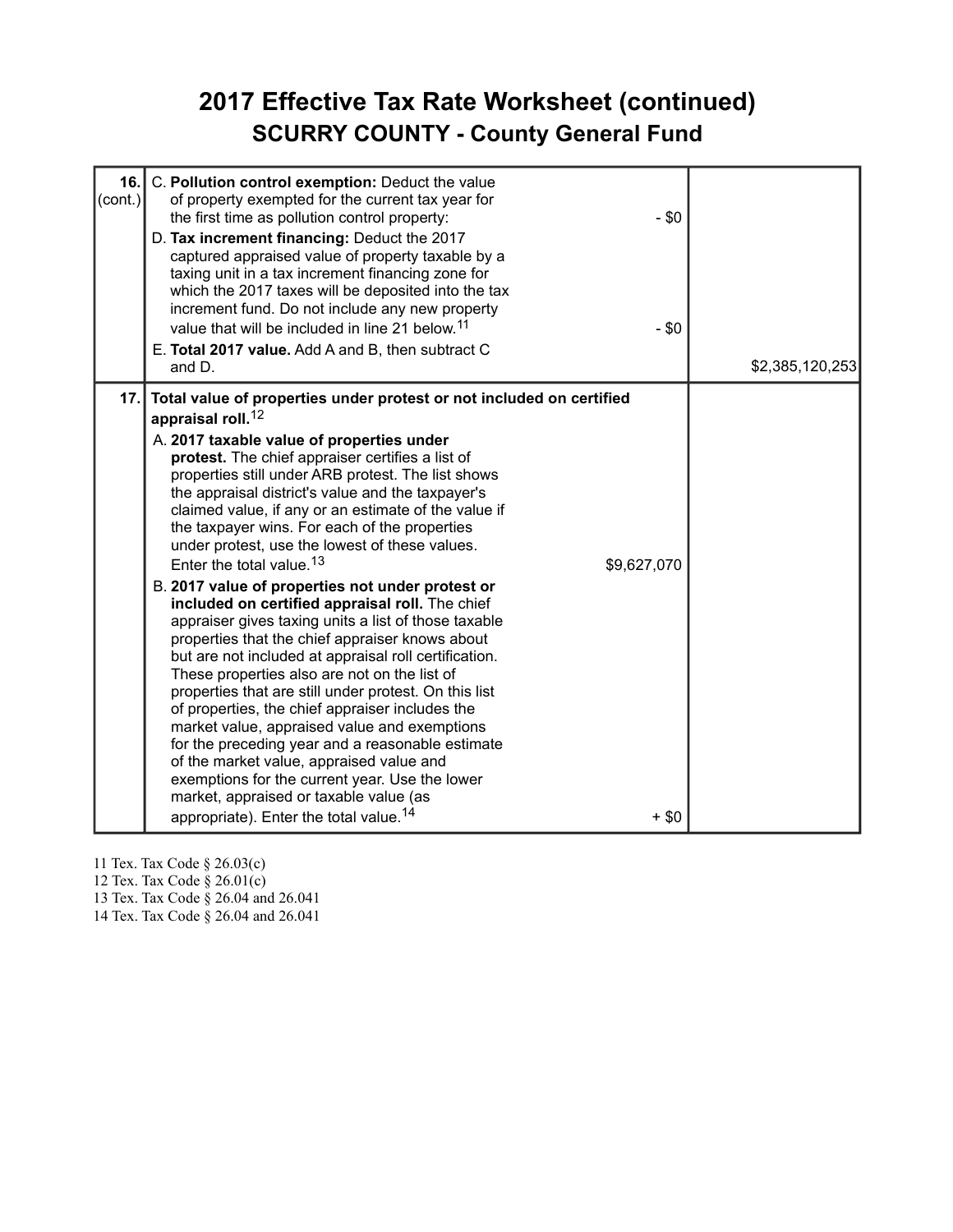#### **2017 Effective Tax Rate Worksheet (continued) SCURRY COUNTY - County General Fund**

| 17.<br>(cont.) | C. Total value under protest or not certified. Add<br>A and B.                                                                                                                                                                                                                                                                                                                                                                                                                                                                                                                                                                     | \$9,627,070     |
|----------------|------------------------------------------------------------------------------------------------------------------------------------------------------------------------------------------------------------------------------------------------------------------------------------------------------------------------------------------------------------------------------------------------------------------------------------------------------------------------------------------------------------------------------------------------------------------------------------------------------------------------------------|-----------------|
|                | 18. 2017 tax ceilings. Counties, cities and junior colleges enter 2017 total taxable<br>value of homesteads with tax ceilings. These include the homesteads of<br>homeowners age 65 or older or disabled. Other taxing units enter "0". If your<br>taxing units adopted the tax ceiling provision in 2016 or prior year for<br>homeowners age 65 or older or disabled, use this step. <sup>15</sup>                                                                                                                                                                                                                                | \$104,757,728   |
|                | 19. 2017 total taxable value. Add lines 16E and 17C. Subtract line 18.                                                                                                                                                                                                                                                                                                                                                                                                                                                                                                                                                             | \$2,289,989,595 |
|                | 20. Total 2017 taxable value of properties in territory annexed after January 1,<br>2008. Include both real and personal property. Enter the 2017 value of property<br>in territory annexed. <sup>16</sup>                                                                                                                                                                                                                                                                                                                                                                                                                         | \$0             |
|                | 21. Total 2017 taxable value of new improvements and new personal property<br>located in new improvements. New means the item was not on the appraisal<br>roll in 2016. An improvement is a building, structure, fixture or fence erected on<br>or affixed to land. New additions to existing improvements may be included if<br>the appraised value can be determined. New personal property in a new<br>improvement must have been brought into the taxing unit after January 1, 2016<br>and be located in a new improvement. New improvements do include property<br>on which a tax abatement agreement has expired for 2017.17 | \$13,566,751    |
|                | 22. Total adjustments to the 2017 taxable value. Add lines 20 and 21.                                                                                                                                                                                                                                                                                                                                                                                                                                                                                                                                                              | \$13,566,751    |
|                | 23. 2017 adjusted taxable value. Subtract line 22 from line 19.                                                                                                                                                                                                                                                                                                                                                                                                                                                                                                                                                                    | \$2,276,422,844 |
|                | 24. 2017 effective tax rate. Divide line 15 by line 23 and multiply by \$100. <sup>18</sup>                                                                                                                                                                                                                                                                                                                                                                                                                                                                                                                                        | \$0.3721/\$100  |
|                | 25. COUNTIES ONLY. Add together the effective tax rates for each type of tax the<br>county levies. The total is the 2017 county effective tax rate. <sup>19</sup>                                                                                                                                                                                                                                                                                                                                                                                                                                                                  |                 |
|                | <b>Fund Name</b><br><b>Tax Rate</b><br>${fields.1}$<br>${field36.2}$                                                                                                                                                                                                                                                                                                                                                                                                                                                                                                                                                               | \$0.3721/\$100  |

15 Tex. Tax Code § 26.012(6)

16 Tex. Tax Code § 26.012(17)

17 Tex. Tax Code § 26.012(17)

18 Tex. Tax Code § 26.04(c)

19 Tex. Tax Code § 26.04(d)

A county, city or hospital district that adopted the additional sales tax in November 2016 or in May 2017 must adjust its effective tax rate. *The Additional Sales Tax Rate Worksheet* on page 39 sets out this adjustment. Do not forget to complete the *Additional Sales Tax Rate Worksheet* if the taxing unit adopted the additional sales tax on these dates.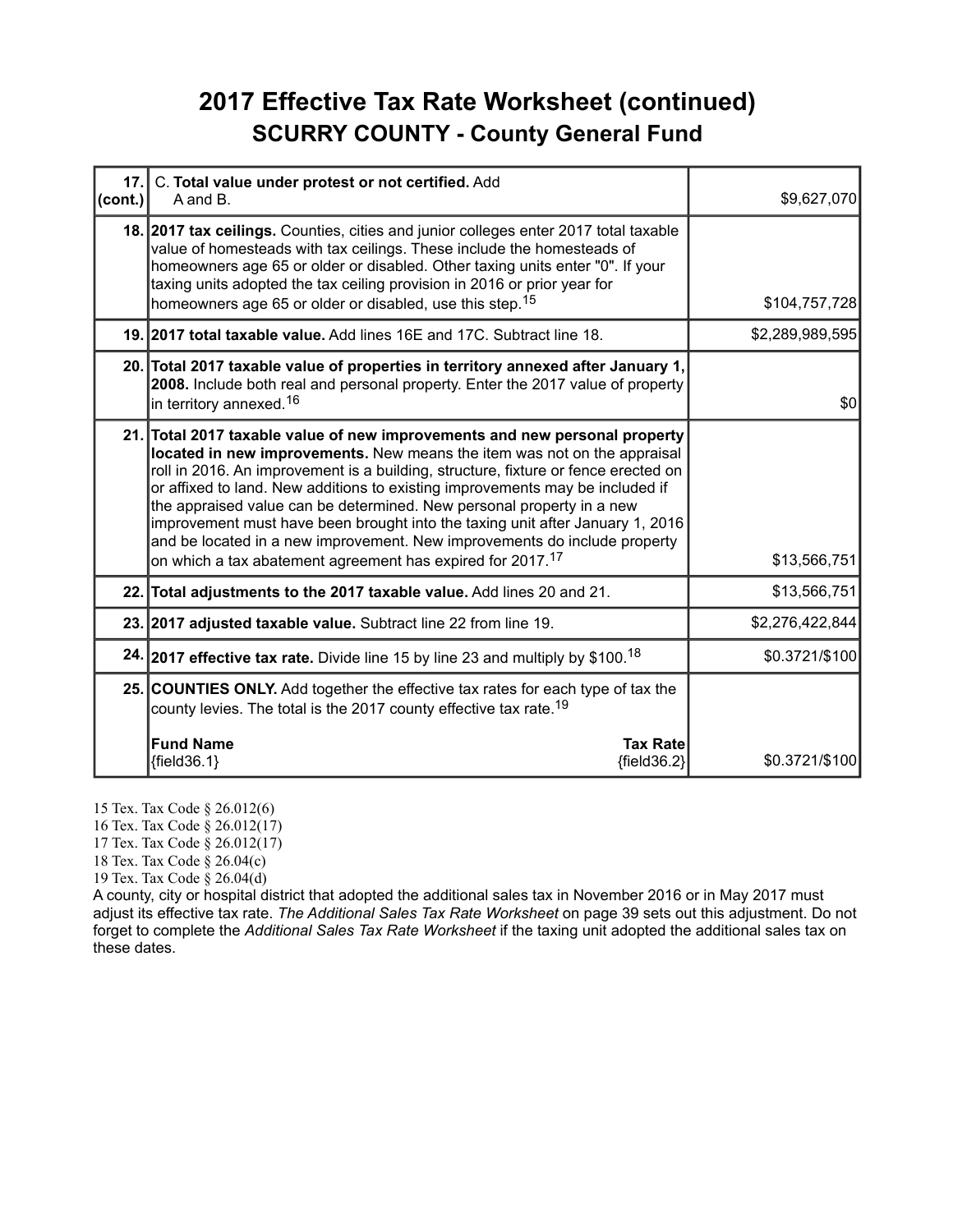## **2017 Rollback Tax Rate Worksheet**

#### **SCURRY COUNTY - County General Fund**

See pages 17 to 21 for an explanation of the rollback tax rate.

|      | 26. 2016 maintenance and operations (M&O) tax rate.                                                                                                                                                                                                                                                                                                                                                                                                                                                                                                                                                                                      |                            | \$0.380000/\$100 |
|------|------------------------------------------------------------------------------------------------------------------------------------------------------------------------------------------------------------------------------------------------------------------------------------------------------------------------------------------------------------------------------------------------------------------------------------------------------------------------------------------------------------------------------------------------------------------------------------------------------------------------------------------|----------------------------|------------------|
| 27.1 | 2016 adjusted taxable value. Enter the amount from line 11.                                                                                                                                                                                                                                                                                                                                                                                                                                                                                                                                                                              |                            | \$2,227,890,698  |
| 28.  | 2016 M&O taxes.<br>A. Multiply line 26 by line 27 and divide by \$100.<br>B. Cities, counties and hospital districts with<br>additional sales tax: Amount of additional sales<br>tax collected and spent on M&O expenses in<br>2016. Enter amount from full year's sales tax<br>revenue spent for M&O in 2016 fiscal year, if any.<br>Other units, enter "0." Counties exclude any<br>amount that was spent for economic development                                                                                                                                                                                                     | \$8,465,984                |                  |
|      | grants from the amount of sales tax spent.<br>C. Counties: Enter the amount for the state criminal<br>justice mandate. If second or later year, the<br>amount is for increased cost above last year's<br>amount. Other units, enter "0."                                                                                                                                                                                                                                                                                                                                                                                                 | $+$ \$1,586,224<br>$+$ \$0 |                  |
|      | D. Transferring function: If discontinuing all of a<br>department, function or activity and transferring it<br>to another unit by written contract, enter the<br>amount spent by the unit discontinuing the<br>function in the 12 months preceding the month of<br>this calculation. If the unit did not operate this<br>function for this 12-month period, use the amount<br>spent in the last full fiscal year in which the unit<br>operated the function. The unit discontinuing the<br>function will subtract this amount in H below. The<br>unit receiving the function will add this amount in<br>H below. Other units, enter "0." | $+/-$ \$0                  |                  |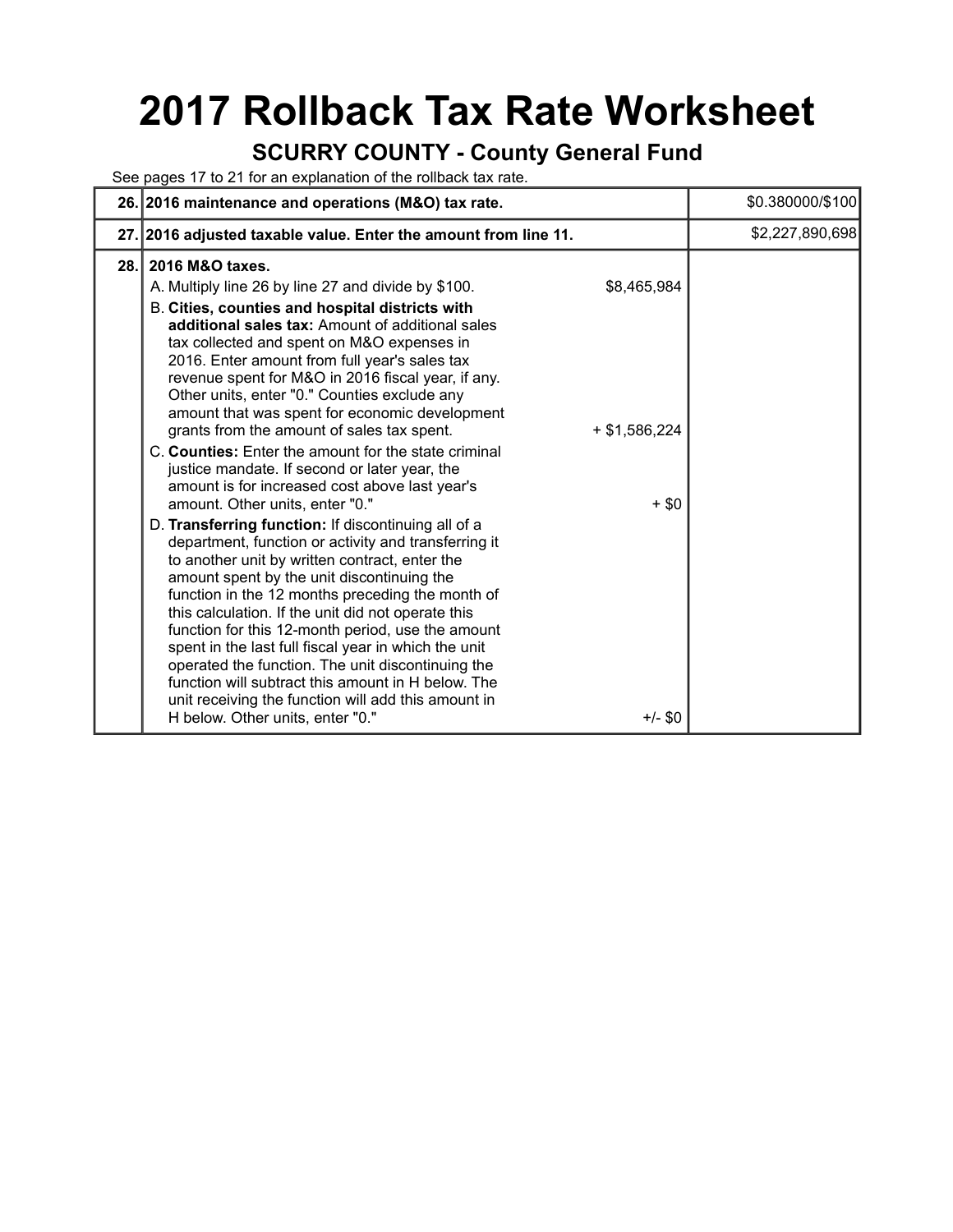### **2017 Rollback Tax Rate Worksheet (continued) SCURRY COUNTY - County General Fund**

| 28.<br>(cont.) | E. Taxes refunded for years preceding tax year<br>2016: Enter the amount of M&O taxes refunded<br>during the last budget year for tax years<br>preceding tax year 2016. Types of refunds<br>include court decisions, Section 25.25(b) and (c)<br>corrections and Section 31.11 payment errors. Do<br>not include refunds for tax year 2016. This line<br>applies only to tax years preceding tax year 2016.<br>$+$ \$6,756<br>F. Enhanced indigent health care expenditures:<br>Enter the increased amount for the current year's<br>enhanced indigent health care expenditures<br>above the preceding tax year's enhanced indigent<br>health care expenditures, less any state<br>assistance.<br>$+$ \$0<br>G. Taxes in tax increment financing (TIF): Enter<br>the amount of taxes paid into the tax increment<br>fund for a reinvestment zone as agreed by the<br>taxing unit. If the unit has no 2017 captured<br>appraised value in Line 16D, enter "0."<br>$-$ \$0<br>H. Adjusted M&O Taxes. Add A, B, C, E and F. For<br>unit with D, subtract if discontinuing function and |                 |
|----------------|-------------------------------------------------------------------------------------------------------------------------------------------------------------------------------------------------------------------------------------------------------------------------------------------------------------------------------------------------------------------------------------------------------------------------------------------------------------------------------------------------------------------------------------------------------------------------------------------------------------------------------------------------------------------------------------------------------------------------------------------------------------------------------------------------------------------------------------------------------------------------------------------------------------------------------------------------------------------------------------------------------------------------------------------------------------------------------------|-----------------|
|                | add if receiving function. Subtract G.                                                                                                                                                                                                                                                                                                                                                                                                                                                                                                                                                                                                                                                                                                                                                                                                                                                                                                                                                                                                                                              | \$10,058,964    |
|                | 29. 2017 adjusted taxable value.<br>Enter line 23 from the Effective Tax Rate Worksheet.                                                                                                                                                                                                                                                                                                                                                                                                                                                                                                                                                                                                                                                                                                                                                                                                                                                                                                                                                                                            | \$2,276,422,844 |
|                | 30. 2017 effective maintenance and operations rate.<br>Divide line 28H by line 29 and multiply by \$100.                                                                                                                                                                                                                                                                                                                                                                                                                                                                                                                                                                                                                                                                                                                                                                                                                                                                                                                                                                            | \$0.4418/\$100  |
|                | 31. 2017 rollback maintenance and operation rate.<br>Multiply line 30 by 1.08. (See lines 49 to 52 for additional rate for pollution<br>control expenses.                                                                                                                                                                                                                                                                                                                                                                                                                                                                                                                                                                                                                                                                                                                                                                                                                                                                                                                           | \$0.4771/\$100  |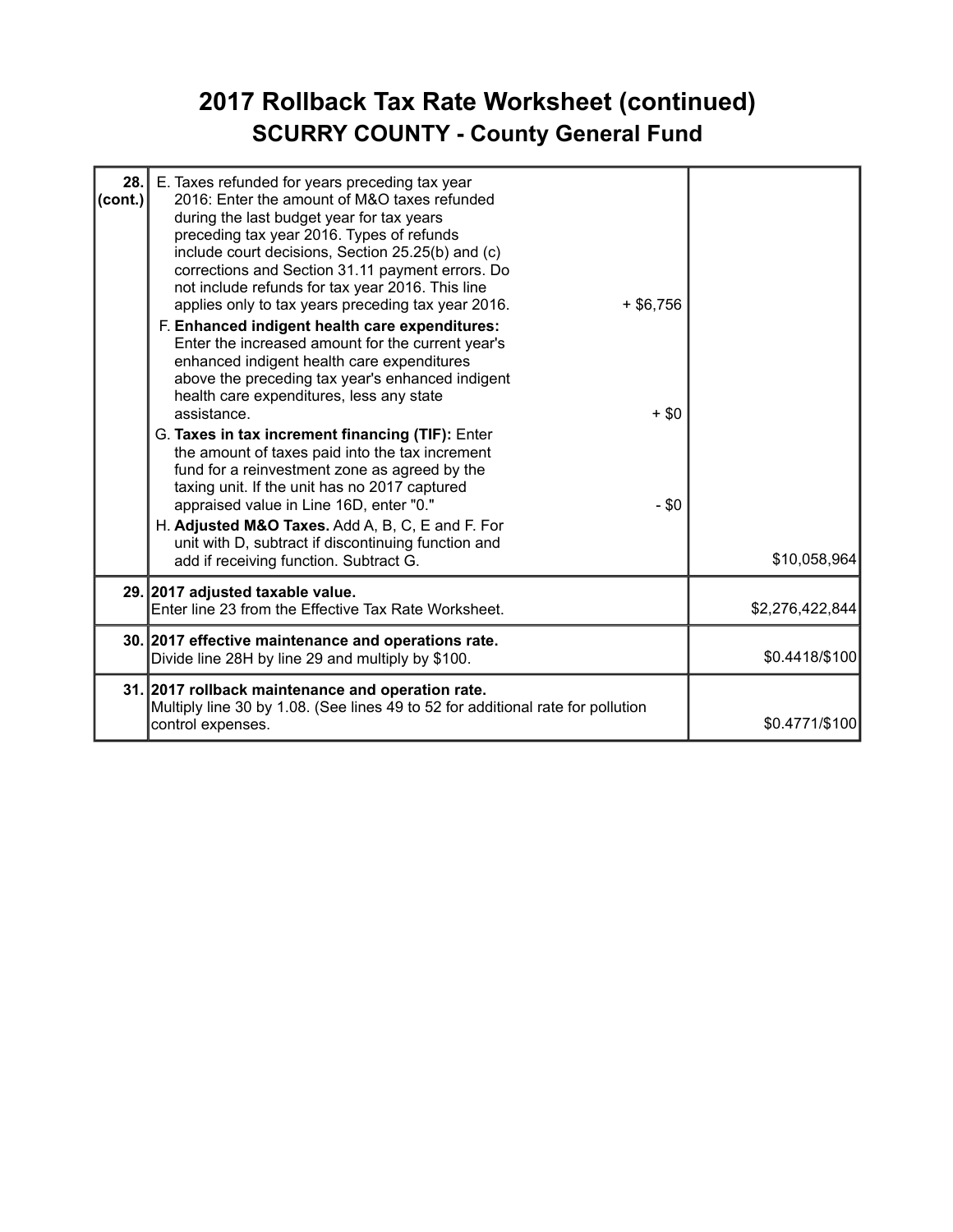#### **2017 Rollback Tax Rate Worksheet (continued) SCURRY COUNTY - County General Fund**

| 32. | Total 2017 debt to be paid with property taxes and additional sales tax<br>revenue.<br>"Debt" means the interest and principal that will be paid on debts that:<br>(1) are paid by property taxes,<br>(2) are secured by property taxes,<br>(3) are scheduled for payment over a period longer than one year and<br>(4) are not classified in the unit's budget as M&O expenses.<br>A: Debt also includes contractual payments to other<br>taxing units that have incurred debts on behalf of<br>this taxing unit, if those debts meet the four<br>conditions above. Include only amounts that will be |                 |
|-----|--------------------------------------------------------------------------------------------------------------------------------------------------------------------------------------------------------------------------------------------------------------------------------------------------------------------------------------------------------------------------------------------------------------------------------------------------------------------------------------------------------------------------------------------------------------------------------------------------------|-----------------|
|     | paid from property tax revenue. Do not include<br>appraisal district budget payments. List the debt in<br>Schedule B: Debt Service.<br>\$994,300<br>B: Subtract unencumbered fund amount used to<br>reduce total debt.<br>$-$744,437$<br>C: Subtract amount paid from other resources.<br>$-\$0$<br>D: Adjusted debt. Subtract B and C from A.                                                                                                                                                                                                                                                         | \$249,863       |
|     | 33. Certified 2016 excess debt collections. Enter the amount certified by the<br>collector.                                                                                                                                                                                                                                                                                                                                                                                                                                                                                                            | \$0             |
|     | 34. Adjusted 2017 debt. Subtract line 33 from line 32.                                                                                                                                                                                                                                                                                                                                                                                                                                                                                                                                                 | \$249,863       |
|     | 35. Certified 2017 anticipated collection rate. Enter the rate certified by the<br>collector. If the rate is 100 percent or greater, enter 100 percent.                                                                                                                                                                                                                                                                                                                                                                                                                                                | 100.000000%     |
|     | 36. 2017 debt adjusted for collections. Divide line 34 by line 35.                                                                                                                                                                                                                                                                                                                                                                                                                                                                                                                                     | \$249,863       |
|     | 37. 2017 total taxable value. Enter the amount on line 19.                                                                                                                                                                                                                                                                                                                                                                                                                                                                                                                                             | \$2,289,989,595 |
|     | 38. 2017 debt tax rate. Divide line 36 by line 37 and multiply by \$100.                                                                                                                                                                                                                                                                                                                                                                                                                                                                                                                               | \$0.0109/\$100  |
|     | 39. 2017 rollback tax rate. Add lines 31 and 38.                                                                                                                                                                                                                                                                                                                                                                                                                                                                                                                                                       | \$0.4880/\$100  |
|     | 40. COUNTIES ONLY. Add together the rollback tax rates for each type of tax the<br>county levies. The total is the 2017 county rollback tax rate.                                                                                                                                                                                                                                                                                                                                                                                                                                                      |                 |
|     | <b>Fund Name</b><br><b>Tax Rate</b><br>${field65.1}$<br>${field65.2}$                                                                                                                                                                                                                                                                                                                                                                                                                                                                                                                                  | \$0.4880/\$100  |

A taxing unit that adopted the additional sales tax must complete the lines for the *Additional Sales Tax Rate*. A taxing unit seeking additional rollback protection for pollution control expenses completes the *Additional Rollback Protection for Pollution Control*.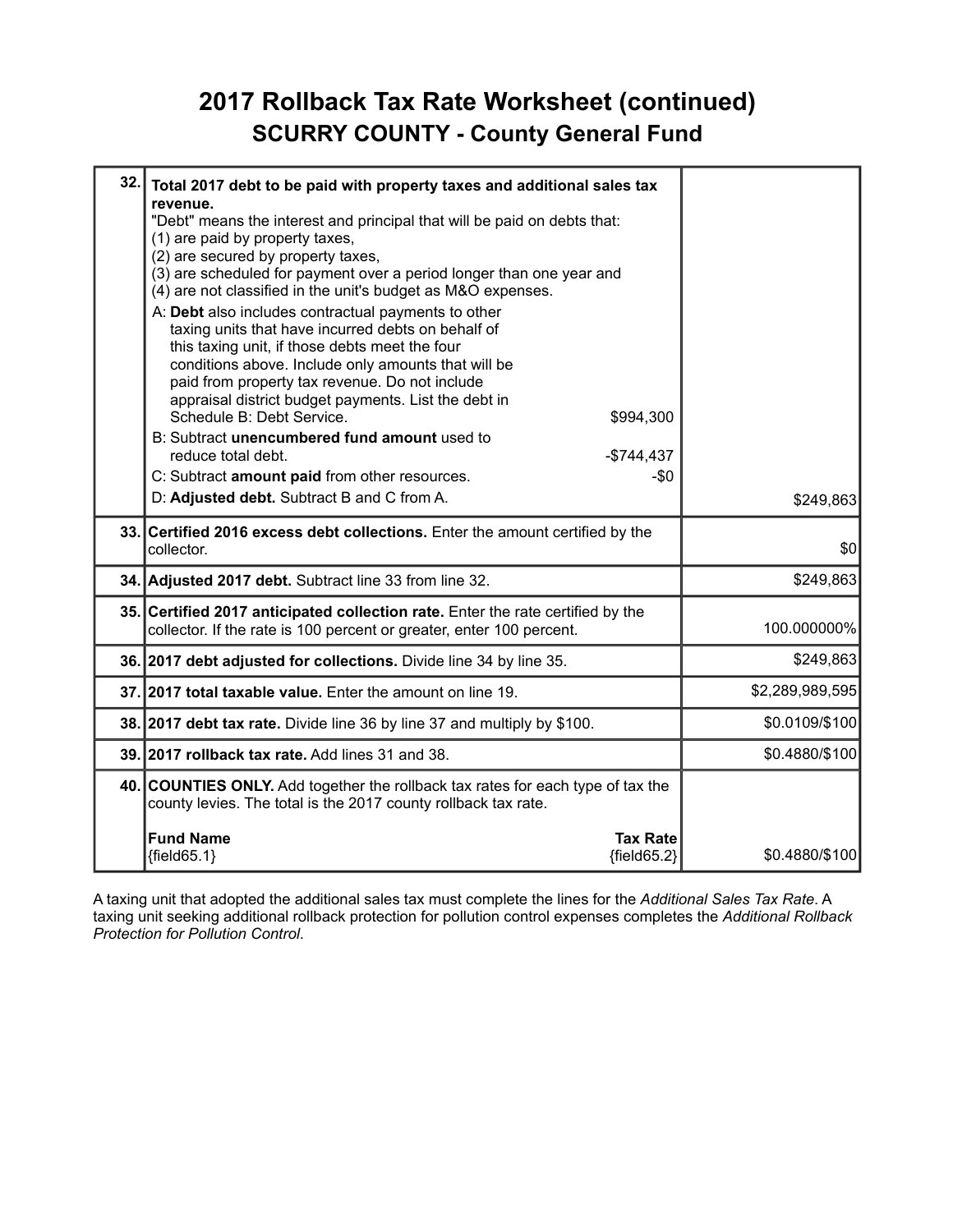#### **Additional Sales Tax Rate Worksheet SCURRY COUNTY - County General Fund**

| 41. Units that adopted the sales tax in August or November 2016, or in January or<br>May 2017. Enter the Comptroller's estimate of taxable sales for the previous<br>four quarters. Units that adopted the sales tax before August 2016, skip this<br>line. | \$0             |
|-------------------------------------------------------------------------------------------------------------------------------------------------------------------------------------------------------------------------------------------------------------|-----------------|
| 42. Estimated sales tax revenue. Counties exclude any amount that is or will be<br>spent for economic development grants from the amount of estimated sales tax<br>revenue.                                                                                 |                 |
| UNITS THAT ADOPTED THE SALES TAX IN AUGUST OR NOVEMBER<br>2016, OR IN JANUARY OR MAY 2017. Multiply the amount on line 41 by the<br>sales tax rate (.01, .005, or .0025, as applicable) and multiply the result by<br>.95.                                  |                 |
| $-OR-$                                                                                                                                                                                                                                                      |                 |
| UNITS THAT ADOPTED THE SALES TAX BEFORE AUGUST 2016. Enter the<br>sales tax revenue for the previous four quarters. Do not multiply by .95.                                                                                                                 | \$1,767,558     |
| 43. 2017 total taxable value. Enter the amount from line 37 of the Rollback Tax<br>Rate Worksheet.                                                                                                                                                          | \$2,289,989,595 |
| 44. Sales tax adjustment rate. Divide line 42 by line 43 and multiply by \$100.                                                                                                                                                                             | \$0.0771/\$100  |
| 45. 2017 effective tax rate, unadjusted for sales tax. Enter the rate from line 24 or<br>25, as applicable, on the Effective Tax Rate Worksheet.                                                                                                            | \$0.3721/\$100  |
| 46. 2017 effective tax rate, adjusted for sales tax.                                                                                                                                                                                                        |                 |
| UNITS THAT ADOPTED THE SALES TAX IN AUGUST OR NOVEMBER<br>2016, OR IN JANUARY OR MAY 2017. Subtract line 45 from line 46.                                                                                                                                   |                 |
| $-OR-$                                                                                                                                                                                                                                                      |                 |
| UNITS THAT ADOPTED THE SALES TAX BEFORE AUGUST 2016. Enter<br>line 46, do not subtract.                                                                                                                                                                     | \$0.3721/\$100  |
| 47. 2017 rollback tax rate, unadjusted for sales tax. Enter the rate from line 39 or<br>40, as applicable, of the rollback tax rate worksheet.                                                                                                              | \$0.4880/\$100  |
| 48. 2017 rollback tax rate, adjusted for sales tax. Subtract line 44 from line 47.                                                                                                                                                                          | \$0.4109/\$100  |

If the additional sales tax rate increased or decreased from last year, contact the Comptroller's office for special instructions on calculating the sales tax projection for the first year after the rate change.